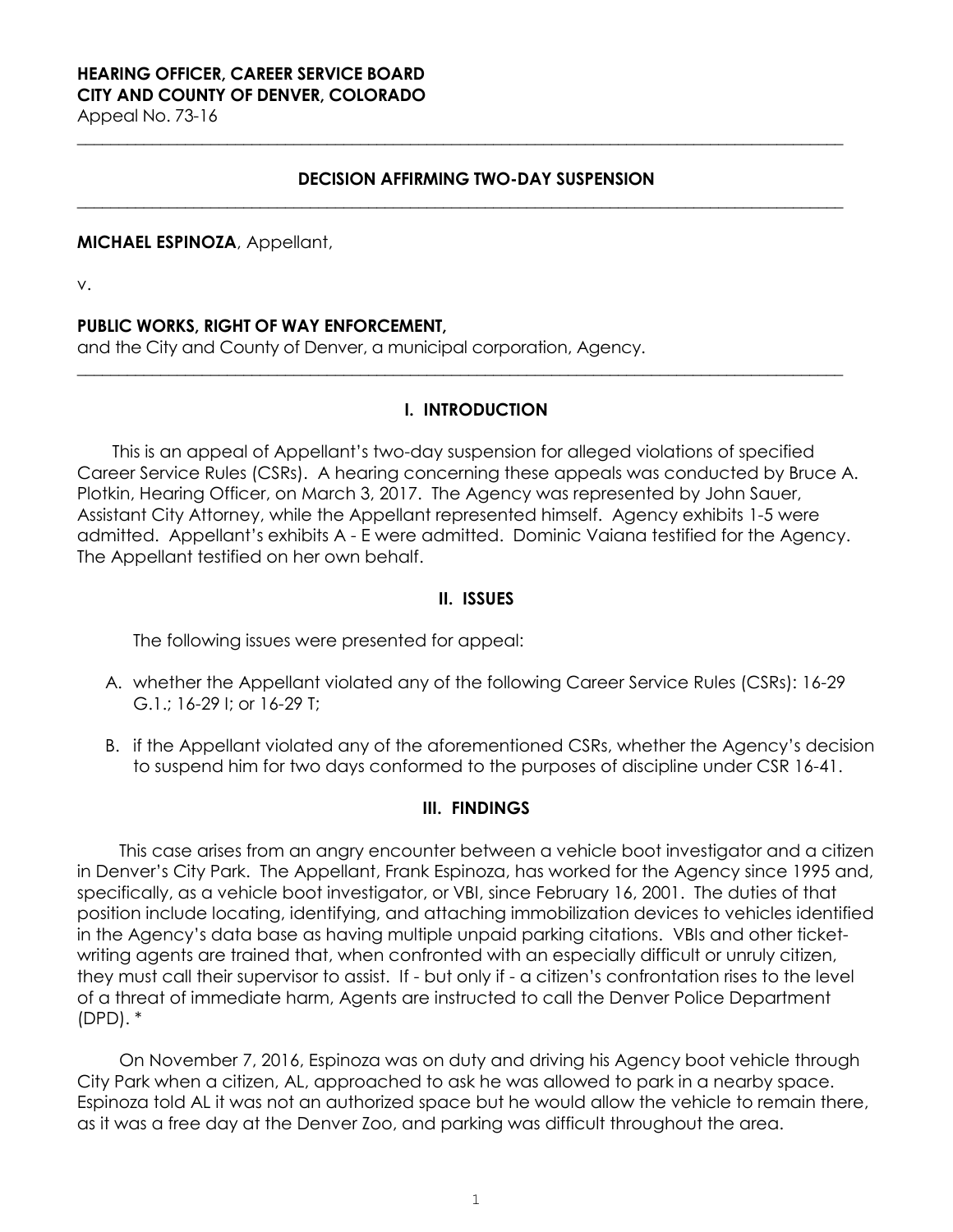For reasons that were unclear, the encounter turned bitter. Espinoza initially left in his vehicle, but returned almost immediately to re-engage with AL who then recorded that portion of his encounter with Espinoza on his cellular phone's camera. [Exh. E]. The encounter makes evident Espinoza's multiple violations, below, and is, therefore, reproduced here in its entirety.

[AL] Hey, what's your name, you can't be screaming like that. You can't be yelling at people, sir.

[Espinoza] What? Can't hear you. What?

[AL] What's your name. What's your name?

[Espinoza] Can't hear you.

[AL] What's your supervisor's name?

[Espinoza at the same time] Your voice is so low, I'm not sure what you're tellin' me. What? Speak up sir. Speak up sir. I can't understand you, man.

[AL at same time] What's your supervisor's name? Can you get your supervisor out here? Get your supervisor out.

[Espinoza] You know, I was gonna allow you to park there, but you have such a loud mouth [while making a "talking" motion with his hand]…

[AL] What did I say?

Espinoza [talking over AL] You don't listen…

[AL] What did I say?

[Espinoza] I was explaining to you that I'm gonna go ahead and allow you to park there today.

[AL] OK, and what did I say that was bad - that you didn't like?

[Espinoza] (interrupting) But what happened was that you started to be argumentative and you started talking to me in a manner that I didn't feel was acceptable.

[AL] How… what did I say?

[Espinoza] And I responded to you, then you responded 'what did you say?' I raised my voice, and I do that – that's the proper thing to do if somebody isn't hearing properly, and evidently, I either have to raise my voice or I just move on because there's no comprehension on your part.

[AL] No…

[Espinoza] So evidently that's what was happening; there's no comprehension on your part…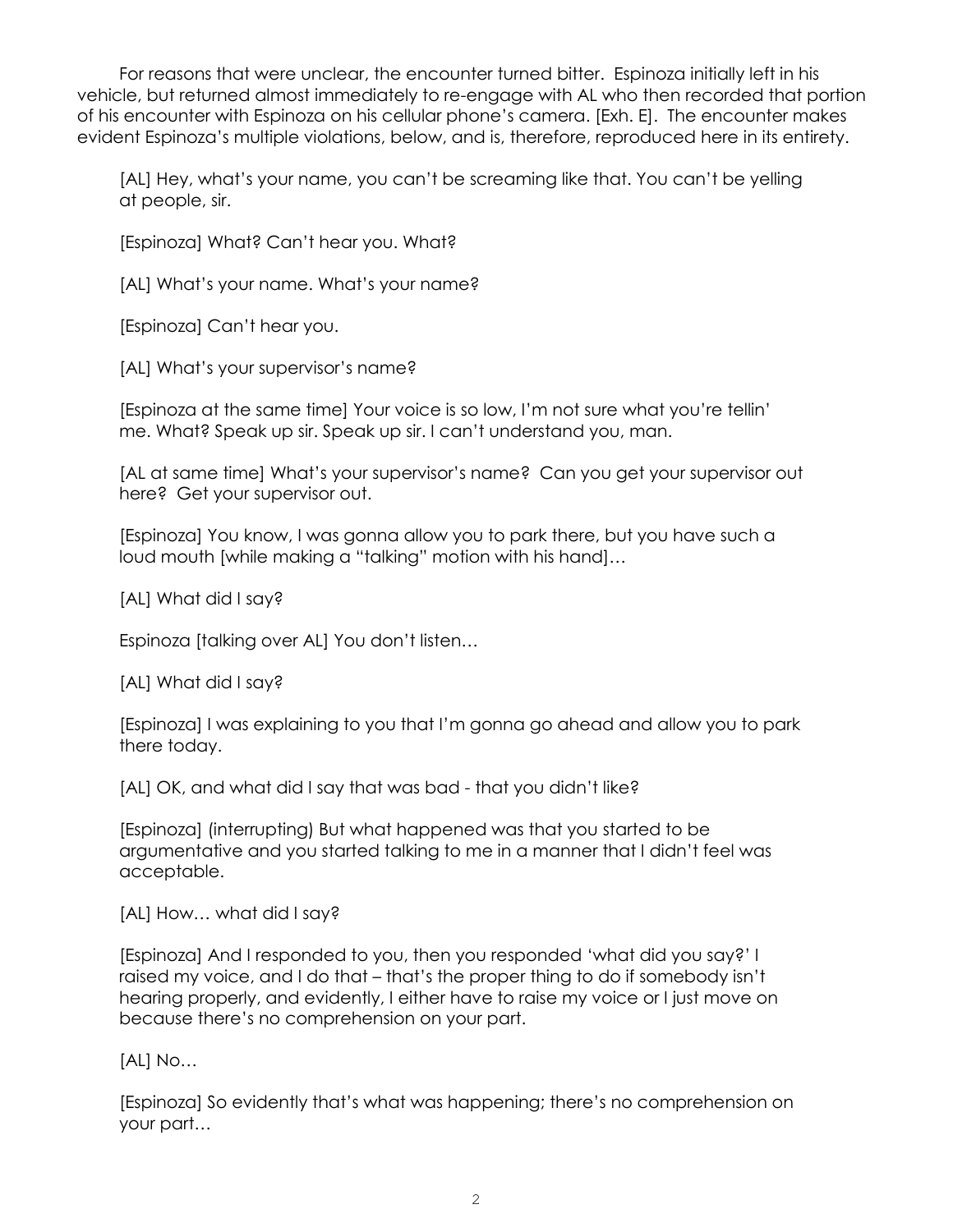[AL, talking at the same time] <sup>1</sup> No, you said that the handicap bus is there sometimes.

[Espinoza at the same time] So you don't understand what was [inaudible]… you asked me… OK, you're doing it again, brother. See, you're [pointing finger at AL] doing it again.

[AL, at the same time] and then I said… I said… look… sir..

[Espinoza, at the same time] You're doing it again; [repeating] you're doing it again. You know what…

[AL, at the same time] You're not even telling the truth. You're crazy. Get your supervisor out, get your fucking supervisor here right now.

[Espinoza, at the same time, while pointing again] Now you're cursing? Look, look…

[AL, at the same time] Yes, I am. Get your supervisor out here right now; [Repeating] Get your supervisor out here right now. What's your name? You're gonna get fired. You wanna get fired?

[Espinoza laughs].

[AL] You're gonna get fired, dude. Get your supervisor out here right now.

[Espinoza, reaching for his radio and speaking into it] Two Three for dispatch [then to AL] I'm gonna get the police here and you're going to jail.

[AL at the same time] I told you, we have a handicapped gentlemen right here, and then you started yelling at me, like a crazy person.

[Espinoza at the same time, speaking into the radio] [unintelligible]… an argumentative person that… getting threatening now

[AL at the same time] Get a supervisor out here right now.

[Espinoza at the same time, speaking into the radio] He's getting threatening now. I'm out here by City Park by the Zoo between the museum …, can you hear this guy?

[AL at the same time] I didn't say anything threatening. I got it all on video, dude. You don't even work for this parking lot, this is private property, get out of here.

[Espinoza] Can you hear this guy?

<u>.</u>

[AL]. Get the supervisor out here, dude. Get the supervisor out here.

[Espinoza] Okay, City Park I'm along the avenue between the museum and the zoo.

<sup>1</sup> During the following portion of the exchange, both speakers spoke louder and louder, attempting to talk over the other.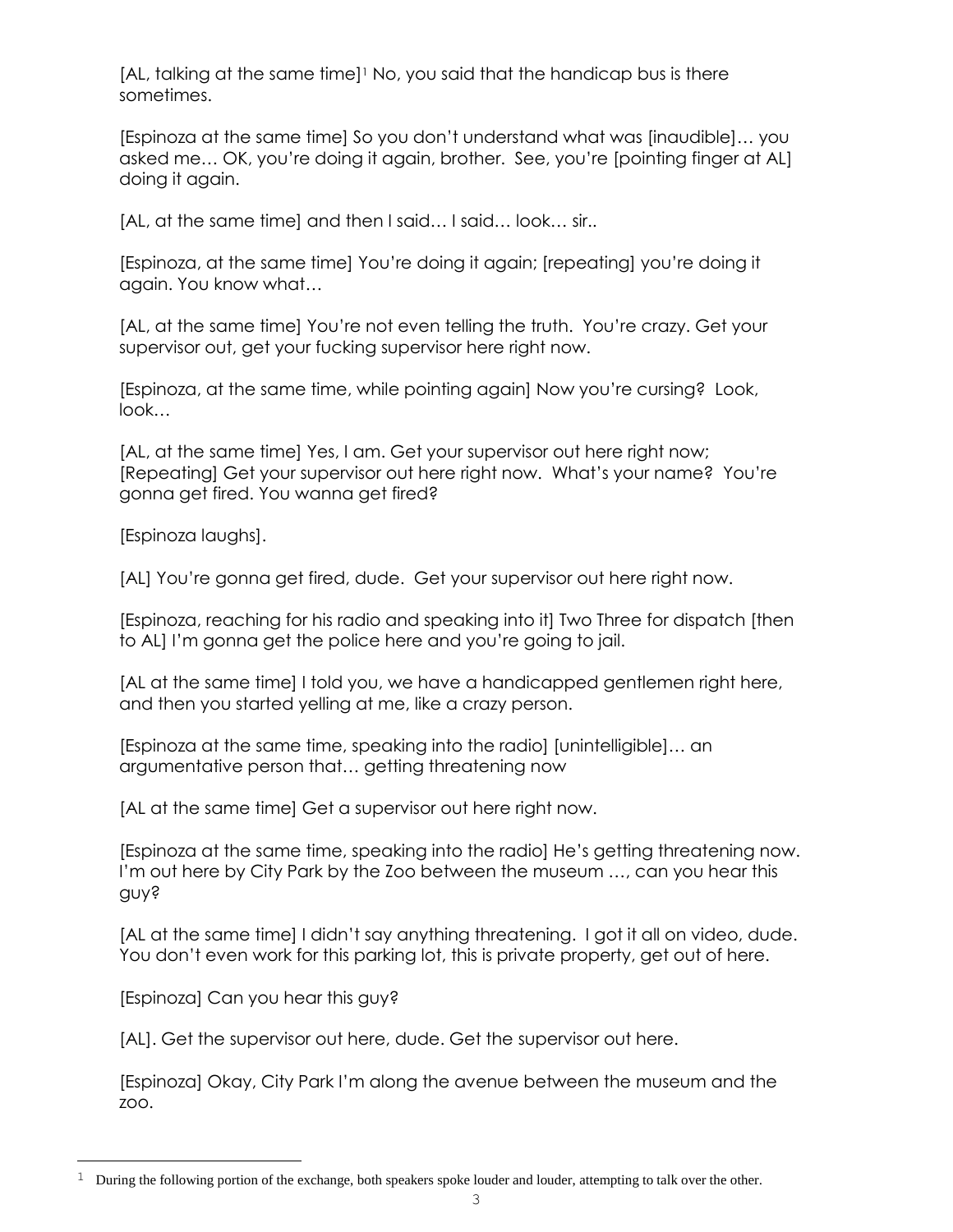[AL] Get the supervisor out here.

[AL moves from driver's side of Espinoza's vehicle to the front to record Espinoza's license plate. Espinoza's vehicle lurches toward AL].

[AL] What are you doin' dude? That's assault, brother. That's assault. That's assault, dude. That's assault. Are you serious?

[Female citizen, off camera] That's so bad.

[AL returns to driver side of Espinoza's vehicle, still recording]

[Espinoza, talking into radio] I'm attempting to, but he's in front of the vehicle. Now he's claiming I'm trying to assault him. <sup>2</sup>

[AL, at the same time] Are you joking? I have it all on camera. You just ran into me.

[Espinoza, at the same time] Are you out of your mind? [repeating] Are you out of your mind?

[AL, at the same time] You just got fired, bud, that sucks for you. Why are you doing all this? You think you're a big guy? You want to lose your job over all this. That's crazy.

[Espinoza, at the same time] … about six foot, about a hundred and….

[End of AL's recording]

[Exh. E].

The Agency dispatcher contacted the Denver Police Department (DPD). An officer was dispatched on a Code 10 (lights and sirens on report of imminent physical harm) [Vaiana testimony; Espinoza testimony]. Based on Espinoza's over-air description, the officer handcuffed AL, calmly asked questions, and patiently answered AL's questions. Espinoza affirmed AL threatened him, but when questioned directly on the subject by the officer, specified AL threatened to have him fired, and did not threaten him physically.

The day after the incident, AL filed a complaint against Espinoza. [Vaiana testimony]. Following its investigation of the incident, the Agency conducted a pre-disciplinary meeting. Espinoza attended *pro se* and gave statements about the incident. The Agency then served Espinoza with a two-day suspension, from December 7, 2016 through December 8, 2016. This appeal followed timely on December 21, 2016.

# **IV. ANALYSIS**

A. Jurisdiction and Review

Jurisdiction is proper under CSR §19-10 A.1.b., as a direct appeal of a suspension. I am required to conduct a *de novo* review, meaning to consider all the evidence as though no previous action had been taken. Turner v. Rossmiller, 532 P.2d 751 (Colo. App. 1975).

<u>.</u>

Both returned to speaking over each other here.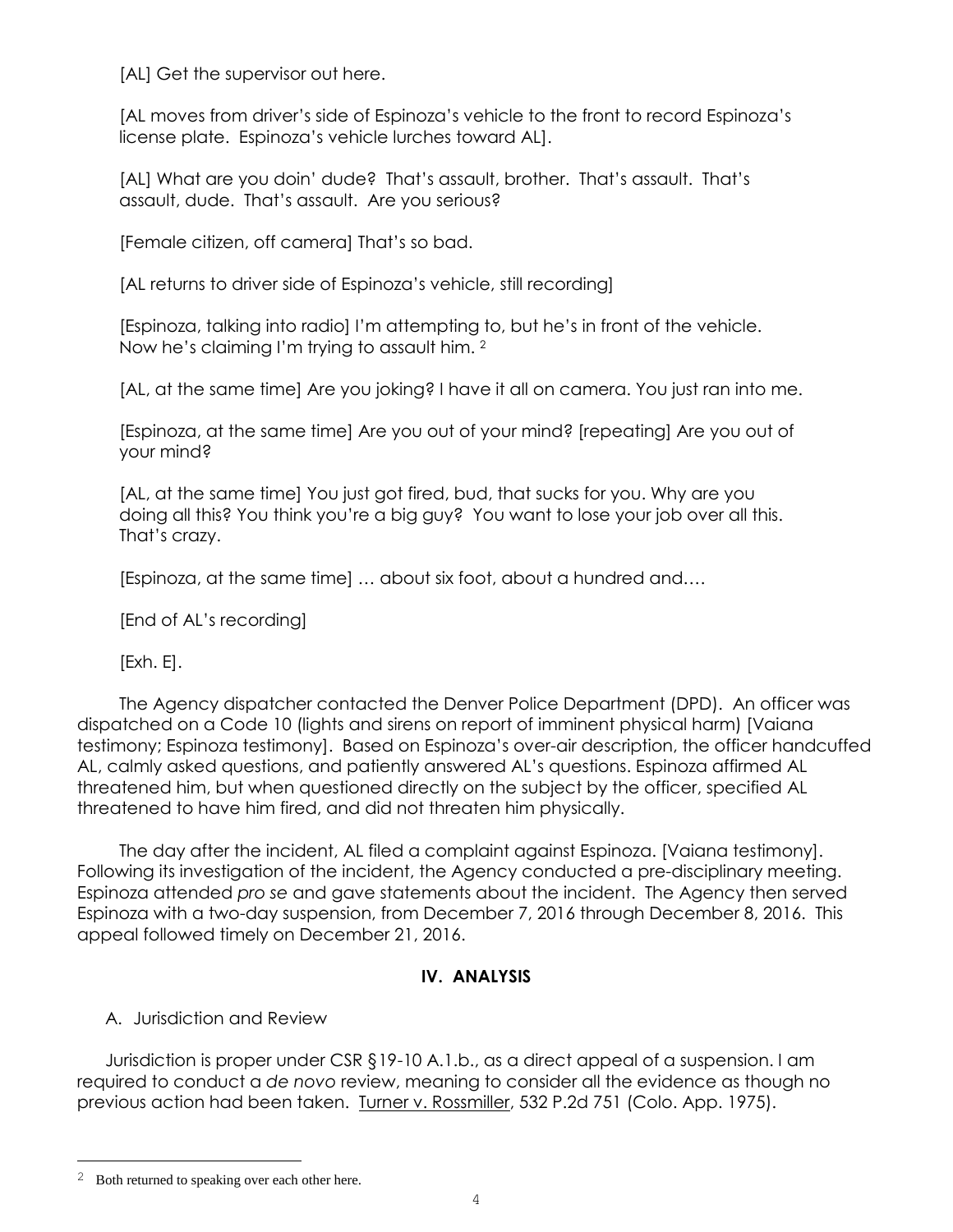### B. Burden and Standard of Proof

The Agency retained the burden of persuasion, throughout hearing, to prove the Appellant violated one or more cited sections of the Career Service Rules, and to prove the degree of discipline complied with CSR 16-41. The standard by which the Agency must prove its claims is by a preponderance of the evidence.

C. Career Service Rule Violations

### **1. CSR 16-29 G. 1. Failing to meet established standards of performance including either qualitative or quantitative standards.**

### **Performance Enhancement Program (PEP) Plan**

- **Compliance/Interpersonal VBI behavior in the workplace and in the public contributes to an atmosphere where diverse thoughts and opinions are respected, and professionalism is obvious. Standard is no founded complaints from citizens, peers, or other city employees.**

Under this performance standard, Vehicle Boot Investigators are required to demonstrate tolerance and maintain respect for thoughts and opinions of others. The measure of that performance is to have no founded complaint against them. The Agency determined Espinoza failed to maintain this standard because he:

Left the scene of a confrontation only to return to re-engage in the confrontation;

Shouted at and antagonized AL by feigning an inability to hear or understand him;

Spoke in a demeaning manner;

Failed to provide AL with reasonable and repeated requests for information such as his name, and to call for a supervisor;

Approved AL to park in an invalid parking space, then removed this illegitimate approval because AL had "such a loud mouth;"

Lurched his City vehicle toward AL when AL moved to the front of the vehicle to photograph the license plate.

[Exh. 2; Vaiana testimony].

Espinoza defended his actions and decried the Agency's lack of training. It was unclear how the initial neutral encounter between Espinoza and AL turned confrontational, and it does not matter to the issues in this case. Agents are trained and required to de-escalate even when confronting unjustified citizen hostility. Even if AL was unreasonable and argumentative, Espinoza's mocking, unresponsive, and hostile responses were intolerable. To that end, I make the following conclusions.

(1) Returning to the confrontation. Espinoza claimed he returned only because, as he was driving away, the license plate recognition system in his vehicle notified him of a bootable car as he passed. [Espinoza testimony]. He provided no evidence of the "hit" on the bootable vehicle. Even if his stated purpose to return was true, Espinoza was entirely unjustified in reengaging in argument with AL. Moreover, the Exhibit E recording plainly shows Espinoza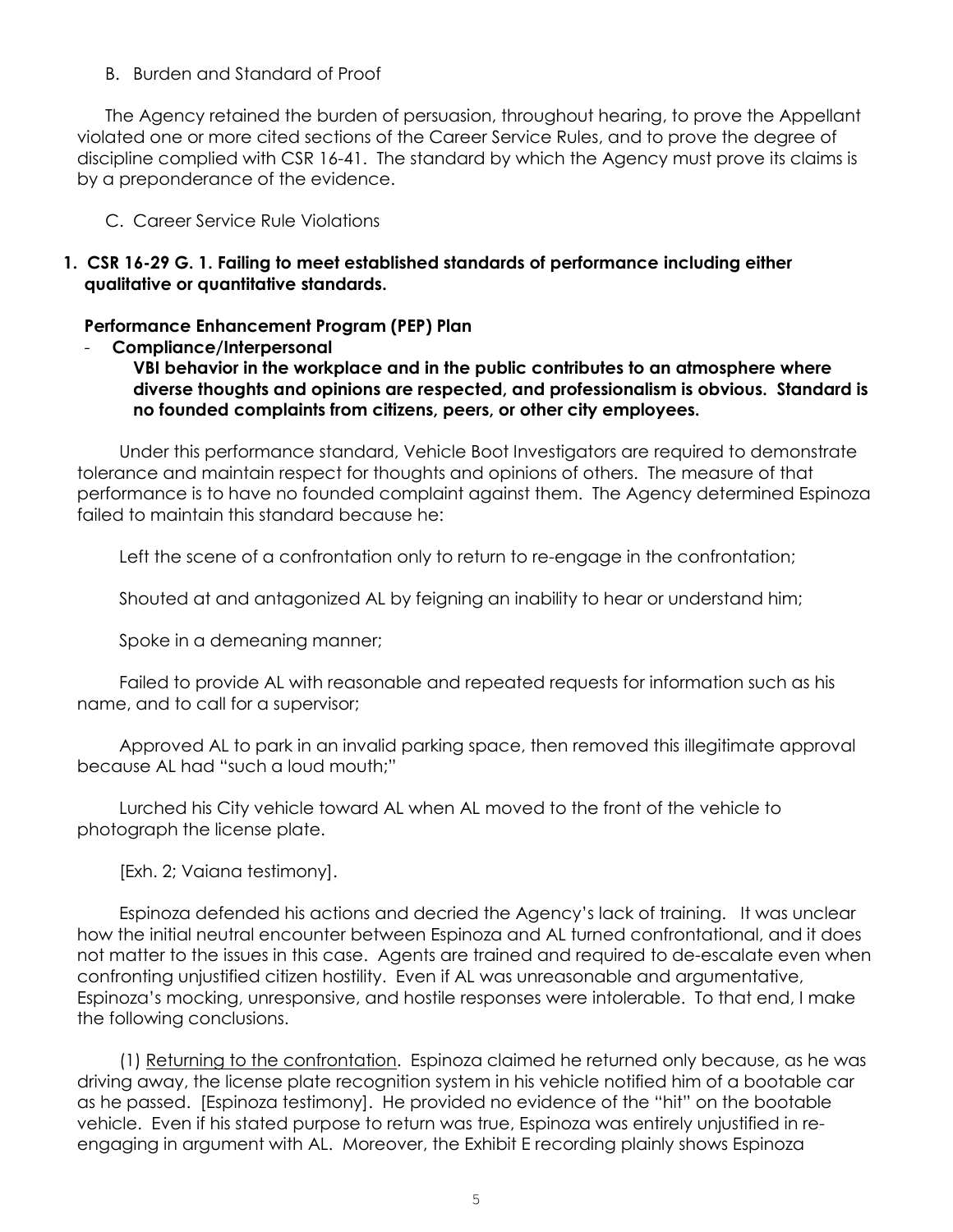returned directly to AL, making it unlikely he returned to boot a vehicle. This lack of professionalism justified AL's complaint was in violation of Espinoza's PEP, and 16-29 G.1.

(2) Pretending not to hear. Espinoza admitted, as plainly shown in Exhibit E, that he pretended not to hear AL who had approached Espinoza's City vehicle to ask for his name. In response, Espinoza repeatedly yelled back, in mocking fashion, "What? What? I can't hear you!" even though his window was down, and AL's camera-phone clearly recorded the exchange. Espinoza's mocking response had the evident effect of escalating AL's frustration and anger, and showed a lack of courtesy and professionalism as required by this PEP standard, and justified the complaint against him in violation of 16-29 G.1.

(3). Lack of training. Espinoza claimed he was on his own to determine how best to handle the confrontation because training is "sporadic" and outdated. [Exh. 3 @ 17:40]. Vaiana countered training is ongoing, current, and that he has engaged in one-on-one training with Espinoza, although he could not specify when and what training Espinoza has taken. [Vaiana testimony]. Espinoza recognized his obligation "to provide a good rapport with the public," [Exh. 3 @ 41:03], thus his claim that he was insufficiently trained lacks credibility.

(4) Demeaning manner. It was apparent during much of the recorded interaction, that Espinoza acted in demeaning fashion toward AL. For example, using his hand to indicate "yapping," condescendingly telling AL "you don't listen," repeatedly telling AL he did not understand ("lack of comprehension on your part"), and laughing at AL's evident mounting anger that Espinoza caused. These actions violated the above-stated PEP requirements and therefore justified AL's complaint in breach of CSR 16-29 G.1.

Espinoza's response, that he was responding appropriately to an increasingly irate AL is without merit. AL's questions were reasonable, and his tone was restrained, even after Espinoza began his mocking and unprofessional responses. Although AL's tone and accusations became as hyperbolic as those of Espinoza, AL's responses did not justify Espinoza's demeaning actions. Espinoza is an experienced, trained representative of his agency and the City whose duties require him to remain calm and to de-escalate hostility. That Espinoza was the cause of AL's irritation makes his demeaning actions all the more egregious, and justified AL's complaint, a violation of this PEP standard and CSR 16-29 G.1.

(5) Failure to provide information. AL demanded that Espinoza call his supervisor 13 times during the recording, at least four of which were made before the encounter turned overtly hostile. He also demanded Espinoza's name at least three times. Espinoza responded to those continuing demands by laughing then calling for police. He claimed he provided the requested information off-camera, but AL's continued demand for a supervisor belie his claimed compliance, and Espinoza provided no phone records or testimony to confirm his claim. Vaiana testified credibly that agents are required to call a supervisor when requested. [Vaiana testimony]. Calling for DPD is a last resort only if a citizen makes a threat of physical harm. Espinoza acknowledged he could have called for a supervisor. [Espinoza cross-exam]. Vaiana's testimony presented an established standard of performance expected of agents under CSR 16-29 G.1. Espinoza's failure to contact a supervisor violated that standard in violation of this rule and justified AL's complaint.

(6) Removing approval to park. Agents are not authorized to permit parking in a prohibited space. [Vaiana testimony]. Espinoza's authorization, even if initially well-intentioned, was a violation of this established standard. More concerning than allowing or withdrawing such "permission" was Espinoza's stated reason: AL's "loud mouth," an evident breach of the requirement to be respectful and maintain a professional attitude under this PEP standard. This was a violation of CSR 16-29 G. 1., and AL's complaint was justified.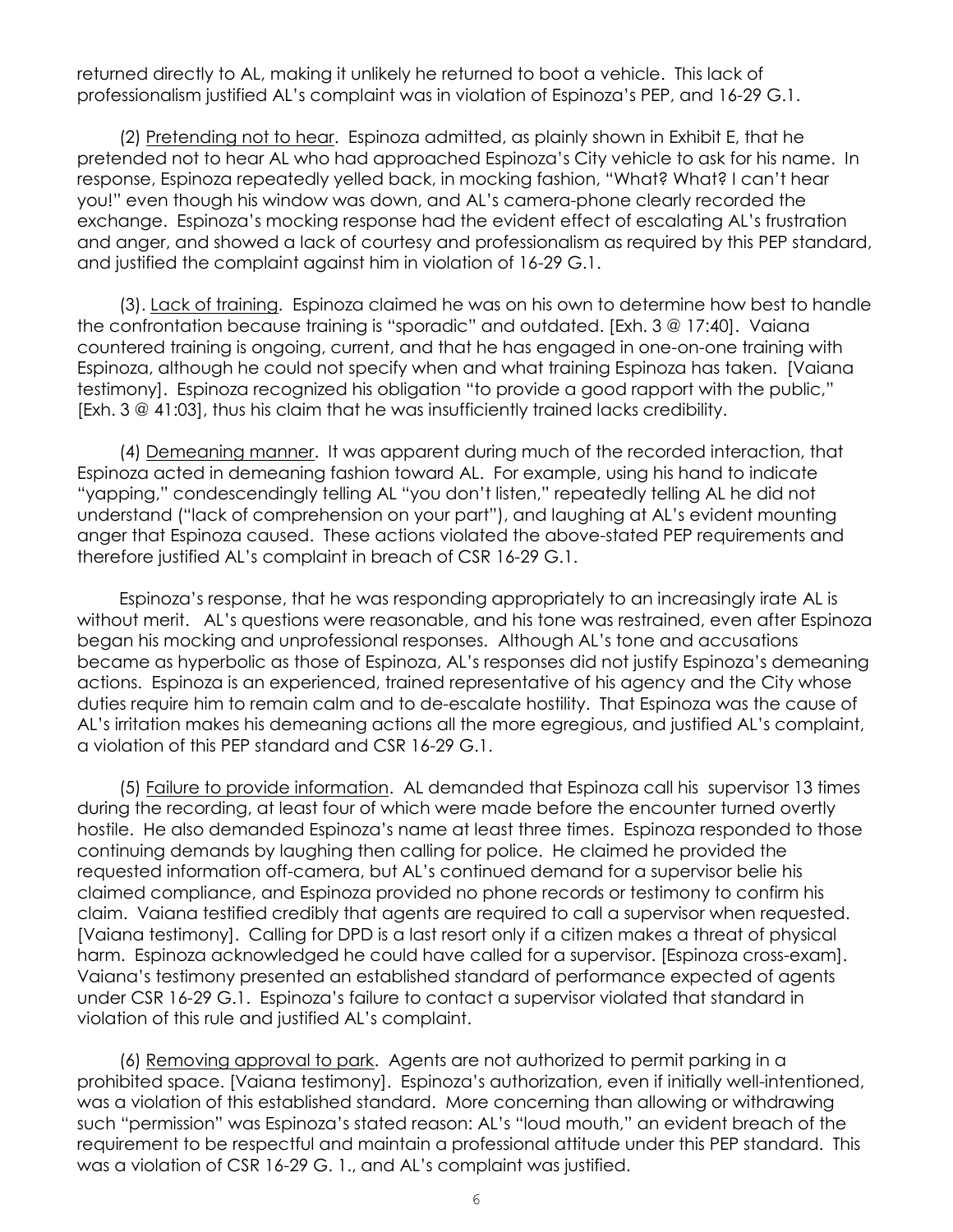(7) Lurching vehicle. Espinoza acknowledged his vehicle "lurched" toward AL who was standing in front of the vehicle. [Espinoza cross-exam]. Espinoza's explanations for the occurrence were inconsistent. He claimed AL jumped in front of his vehicle; [Exh. 3]; claimed his foot may have slipped on the accelerator; [Id.] claimed the vehicle merely rolled forward when he took his foot off the brake [Id.]; and claimed AL was on a curb and therefore out of range of harm. [Id.].I agree with Vaiana that, whether the action was intentional or an accident, and whether AL was in imminent danger of being struck were irrelevant, as agents must maintain control of their vehicles at all times. [Vaiana testimony].

Moreover, the circumstances make it more likely than not that Espinoza's action was intentional. AL had just "threatened" Espinoza's job, and had just moved to the front of the vehicle to record the license plate of Espinoza's vehicle when Espinoza lurched the vehicle forward. AL's complaint justified the Agency's finding a violation under CSR 16-29 G.1.

#### **Compliance/Safety**

**VBI maintain[s] vigilant awareness of surroundings. Agents attempt to deescalate conflicts with the public. Agents comply with all Agency, Department, and City safety policies, procedures, and protocols.**

Assuming Espinoza allowed his vehicle to lurch forward as an accident, he did so in the absence of an awareness of his surroundings, including AL standing directly in front of the vehicle, in violation of this PEP standard.

The entire exchange above, indicates Espinoza took no action to de-escalate the rapidly deteriorating encounter with a AL, in violation of this PEP standard.

#### **Operations/Procedures**

#### **In all situations, Agents have an individual responsibility to uphold ethical standards of the Agency, Department, Manager of Safety, and the City.**

While it may seem Espinoza's actions were unethical, the Agency's notice of discipline failed to identify what ethical standards were violated. Vaiana stated Espinoza was unethical in providing inconsistent statements which undermined the credibility of the Agency and the City. [Vaiana testimony]. This testimony also failed to provide an ethical standard breached by Espinoza. No violation is established under this provision.

#### **STARS Values Service, Teamwork, Accountability and Ethics, Respect, Safety.**

These standards of conduct are aspirational. They provide insufficient notice to an employee what conduct is prohibited. As such they are unenforceable. [In re Roybal, CSA 60-11, 8-9 (3/13/12); *see also* In re Black, CSA 03-14, 5 (6/9/14))].

### **2. CSR 16-29 I. Failure to maintain satisfactory working relationships with… individuals the employee interacts with as part of his or her job.**

A breach of this rule is established by conduct causing a significant degradation of a working relationship. [See in re Novitch, CSB 29-15A, n.11 (9/15/16). Espinoza escalated the hostility of the encounter by his demeaning, and otherwise outrageous behavior toward AL. For reasons stated above, his defense of his actions was unjustified. AL made a valid complaint about Espinoza's conduct, proving his failure to maintain a satisfactory working relationship with a member of the public, in violation of this rule.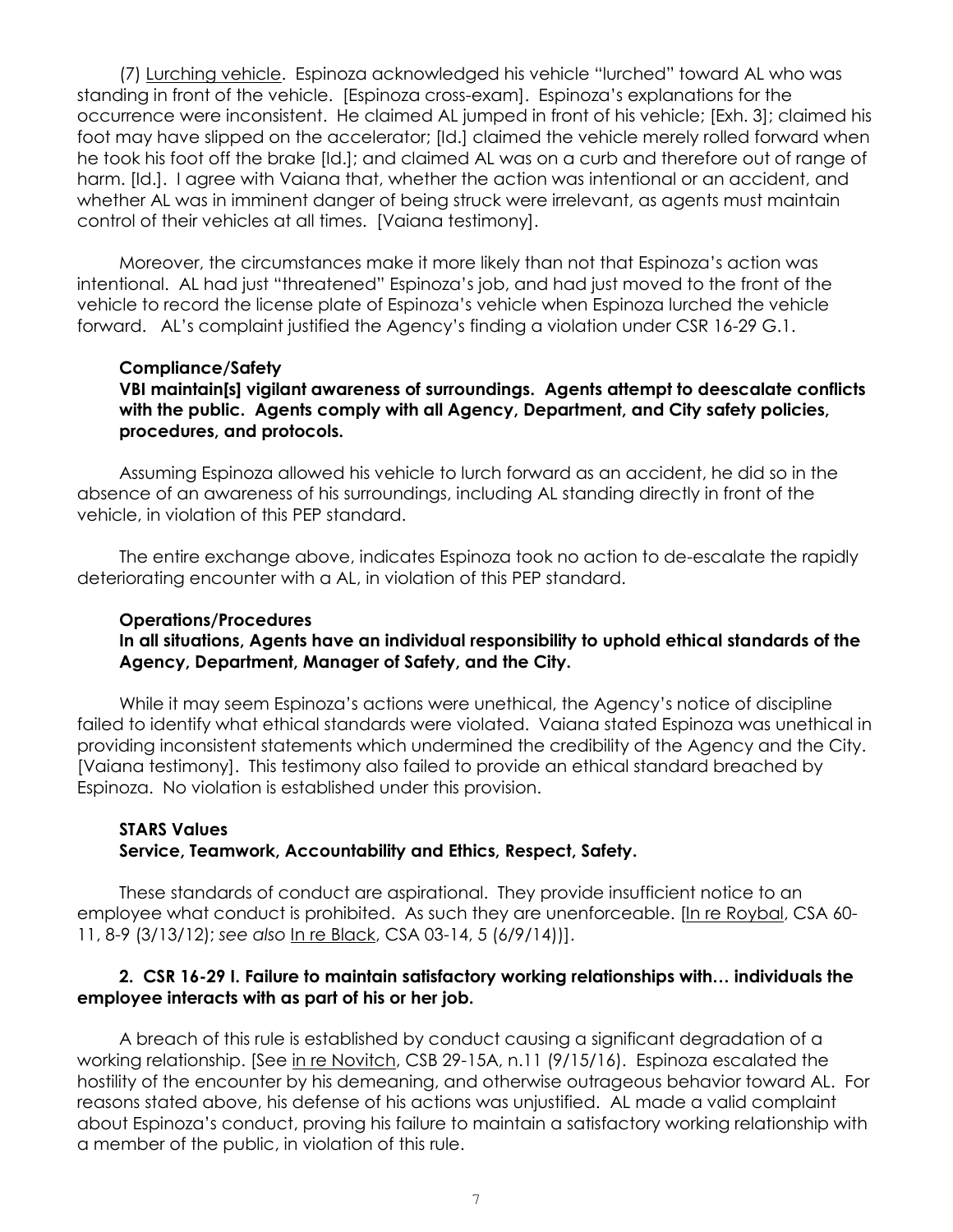- **3. CSR 16-20 T. Conduct which is or could foreseeably:** 
	- **1. Be prejudicial to the good order and effectiveness of the department or Agency.**
	- **2. Bring disrepute on or compromises the integrity of the City; or**
	- **3. Be unbecoming of a City employee.**

Violations under this rule include conduct which could foreseeably cause harm, as well as actual harm. CSR 16-29 T. In re Marez, CSA 58-16 (127/17). As noted previously, the Agency expects its Vehicle Boot Inspectors to behave with decorum and civility toward the public. Espinoza's conduct was contrary to those requirements and thereby negatively affected the good order and effectiveness of the Agency. The evidence was unclear how the encounter brought or may have brought disrepute on or compromised the integrity of the City. While perhaps overbroad, "conduct unbecoming" of a City employee, at a minimum, includes rude, deprecating conduct as displayed by Espinoza.

Particularly concerning was Espinoza's call to his dispatcher in which he claimed he was being threatened, and resulted in a DPD Code 10 response with the innocent AL being detained, even if for a short time. Espinoza claimed he had no responsibility for the dispatch as Code 10, but he knew or should have known that result would ensue, and his unwarranted accusation could have resulted in wrongful criminal charges being brought against AL. Espinoza's suggestion, during his predisciplinary meeting, that Code 10 responses should be changed due to the danger created by DPD "coming in hot," was impudent, given that he caused the response. His conduct was a contrary to the good order and effectiveness of the Agency and was unbecoming a City employee who, as with all City employees, are bound to serve the public. This violation is established.

# **V. DEGREE OF DISCIPLINE**

The purpose of discipline is to correct inappropriate behavior if possible. Appointing authorities are directed by CSR 16-41 to consider the severity of the offense, an employee's past record, and the penalty most likely to achieve compliance with the rules. CSR 16-41.

# **A. Severity of the proven offenses**

The confrontational, demeaning, and threatening conduct by Espinoza toward a AL which could have resulted in wrongful criminal charges, was outrageous. At nearly every turn Espinoza had ample opportunity to de-escalate the tension, call for assistance, or leave. Instead he returned to re-engage in a hostile encounter, refused to summon assistance from his supervisor, and called in a false threat of physical harm. His equating AL's threat about his career with physical threat was unconvincing.

# **B. Prior Record**

Espinoza's last recorded discipline was 2004, too old to be considered as an aggravating factor here.

# **C. Likelihood of Reform**

Espinoza was persistent, throughout the appeal, in denying wrongdoing. Given the severity of his offenses, and his insistence that he acted properly at all times, it is unknown whether Espinoza will voluntarily amend his improper conduct, particularly as he made it clear he trusts his experience and instincts more than his training. [Espinoza testimony; Exh. 3 @ 20:17-21:21].